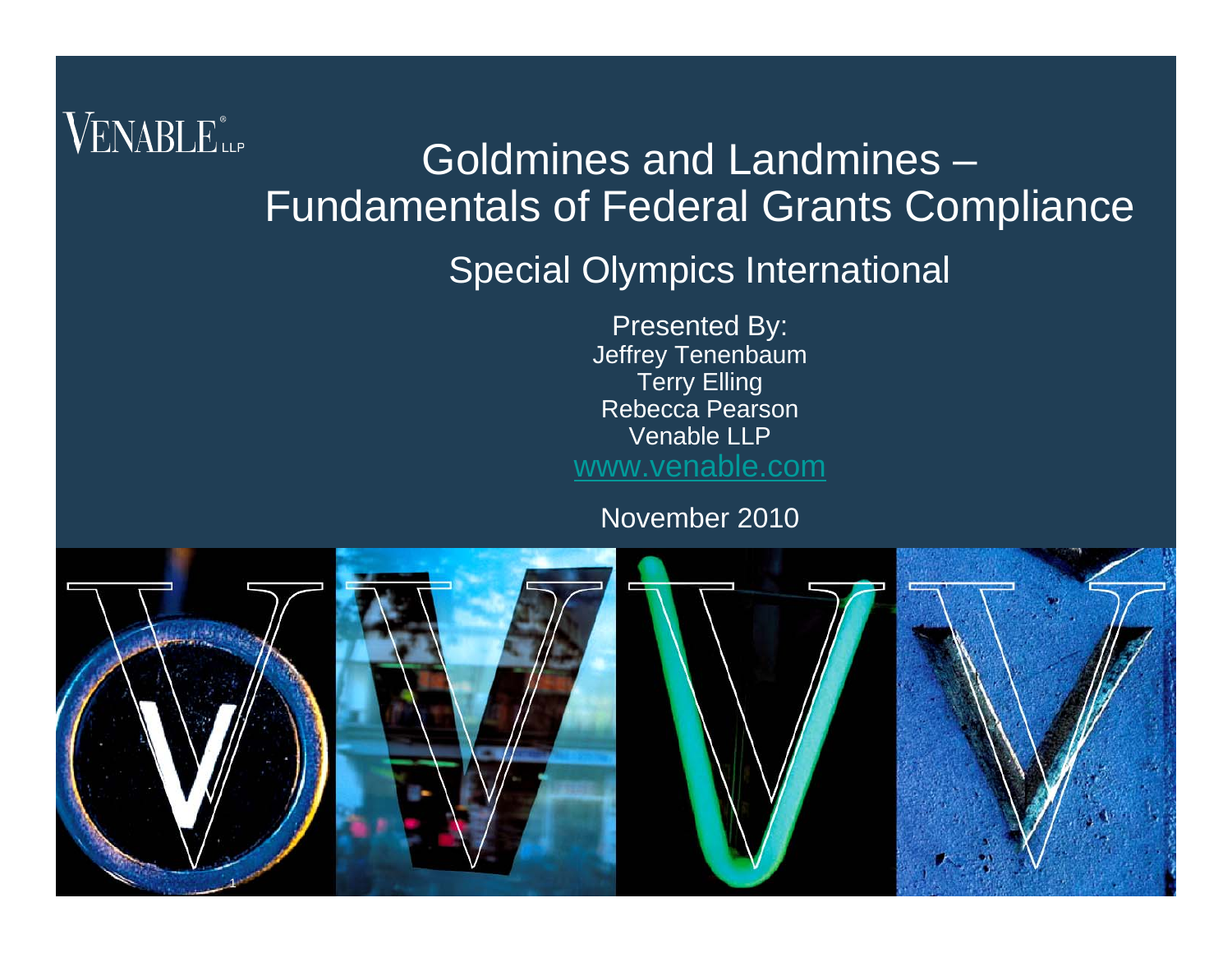#### Today's Objectives

- F. Discuss key statutory and regulatory compliance requirements for Federal Grant recipients and subrecipients
- $\mathbb{R}^n$  Identify principal noncompliance risks and strategies for mitigating risk of noncompliance
- F Opportunity to ask questions!

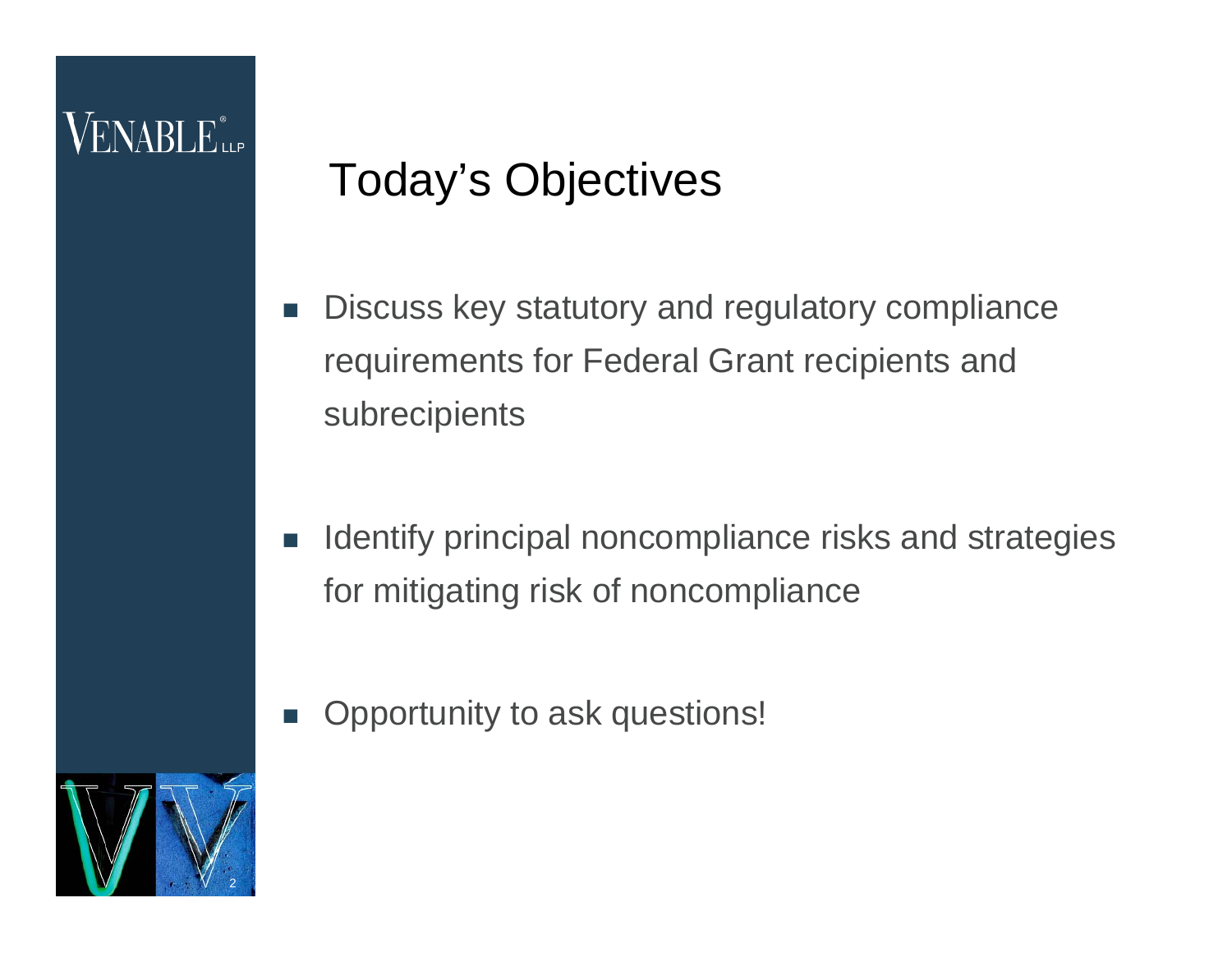## VENARI F

#### Federal Grant Compliance – Key Points

- П By accepting a federal grant (or subgrant), the recipient agrees to comply with the applicable Federal requirements and to the prudent management of all expenditure and actions affecting the award.
- П Every submission (e.g., Grant application, performance and financial reports, periodic certifications) is a statement to a government official
- П Every request for payment is viewed as a certification that the awardee is complying with all material requirements and terms
- m. Only **Actual Authority** will normally bind the government – beware of "guidance" from unauthorized government representatives

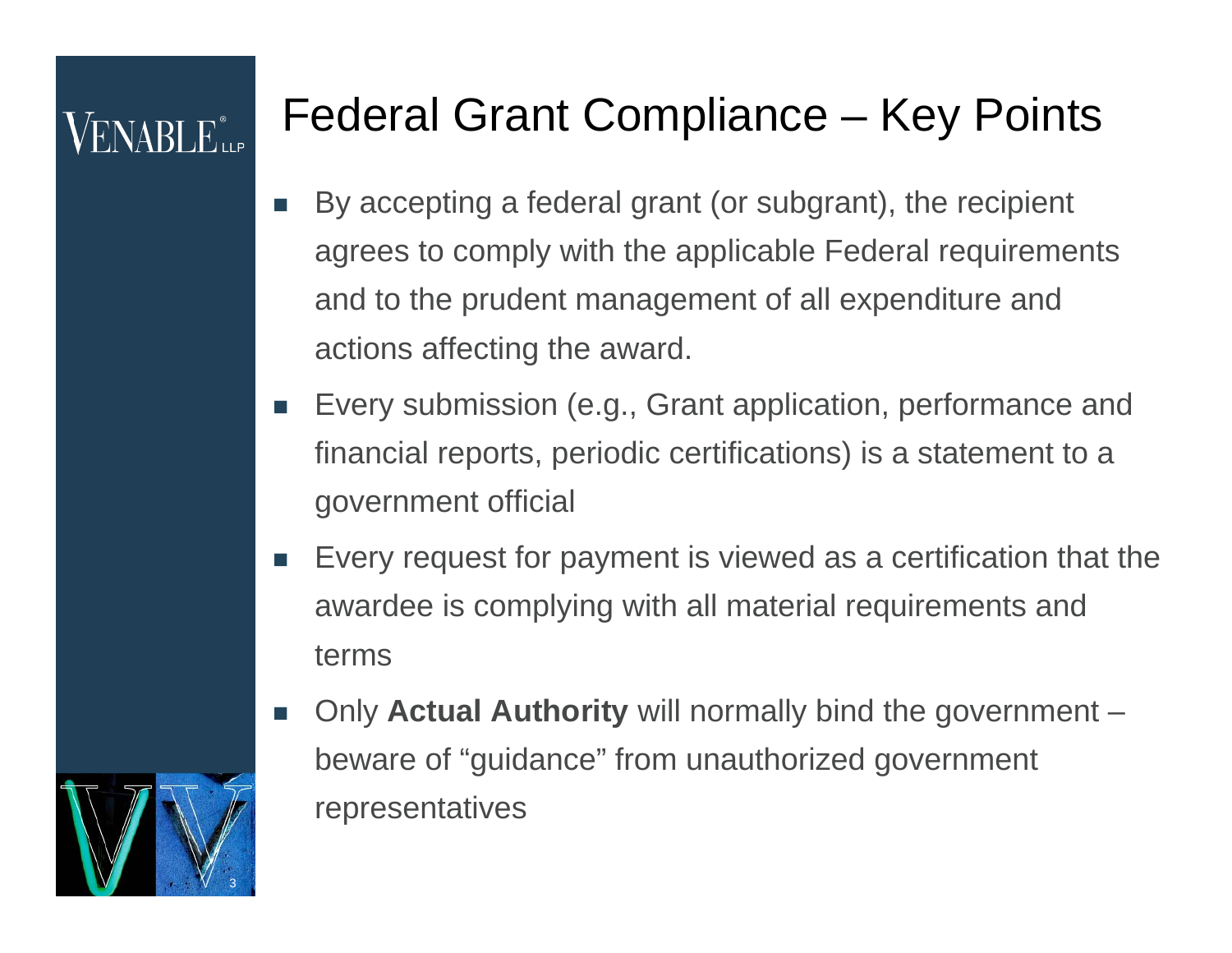## $\mathsf{V}\mathrm{ENARI}\,\mathrm{E}$ ile

#### Government Grants – Sources of Compliance Requirements

- OMB Cir. A-110 (2 CFR Part 215), Uniform Administrative Requirements for Grants and Agreements
- OMB Cir. A-122 (2 CFR Part 230), Cost Principles for Non-Profit Organizations (Note that different, but similar, Cost Principles Apply to Educational Institutions, and State and Local Governments)
- OMB Cir. A-133, Audits of States, Local Governments, and Nonprofit Organizations
- Statutes and Regulations that Establish Specific Grant Programs (*e.g*, American Reinvestment and Recovery Act)
- П Agency-specific Grants regulations and policies

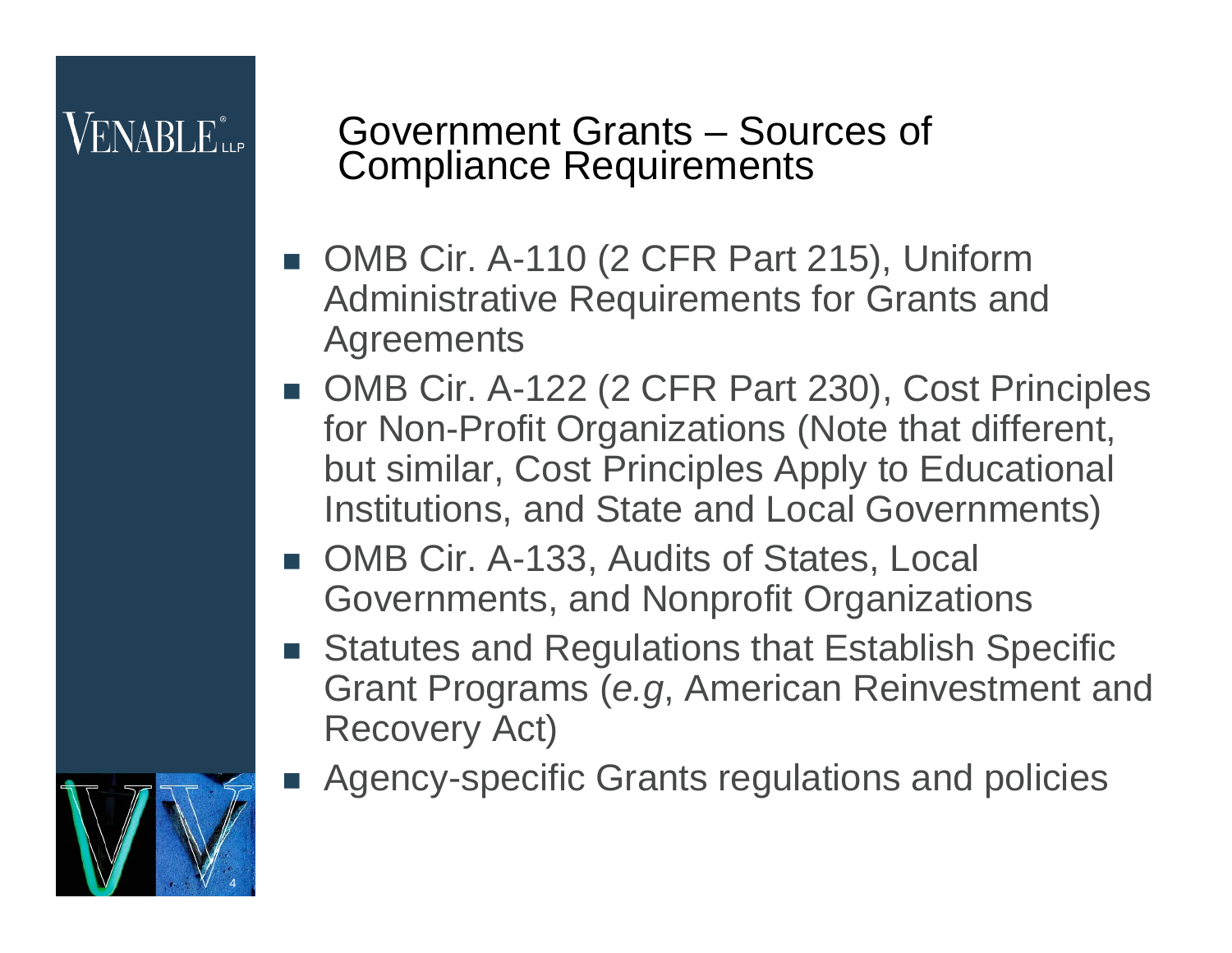#### OMB Cir. A-110 and Common Agency Requirements

- П Reporting Requirements
	- Project Performance
	- Financial
- П Grantee Code of Conduct
- П Procurement Standards
	- **Competition**
	- Conflict of Interest Policy
	- Cost and Price Reasonableness
	- Contract Administration and Documentation
- Equal Employment Opportunity and Other Labor and Employment Standards Requirements

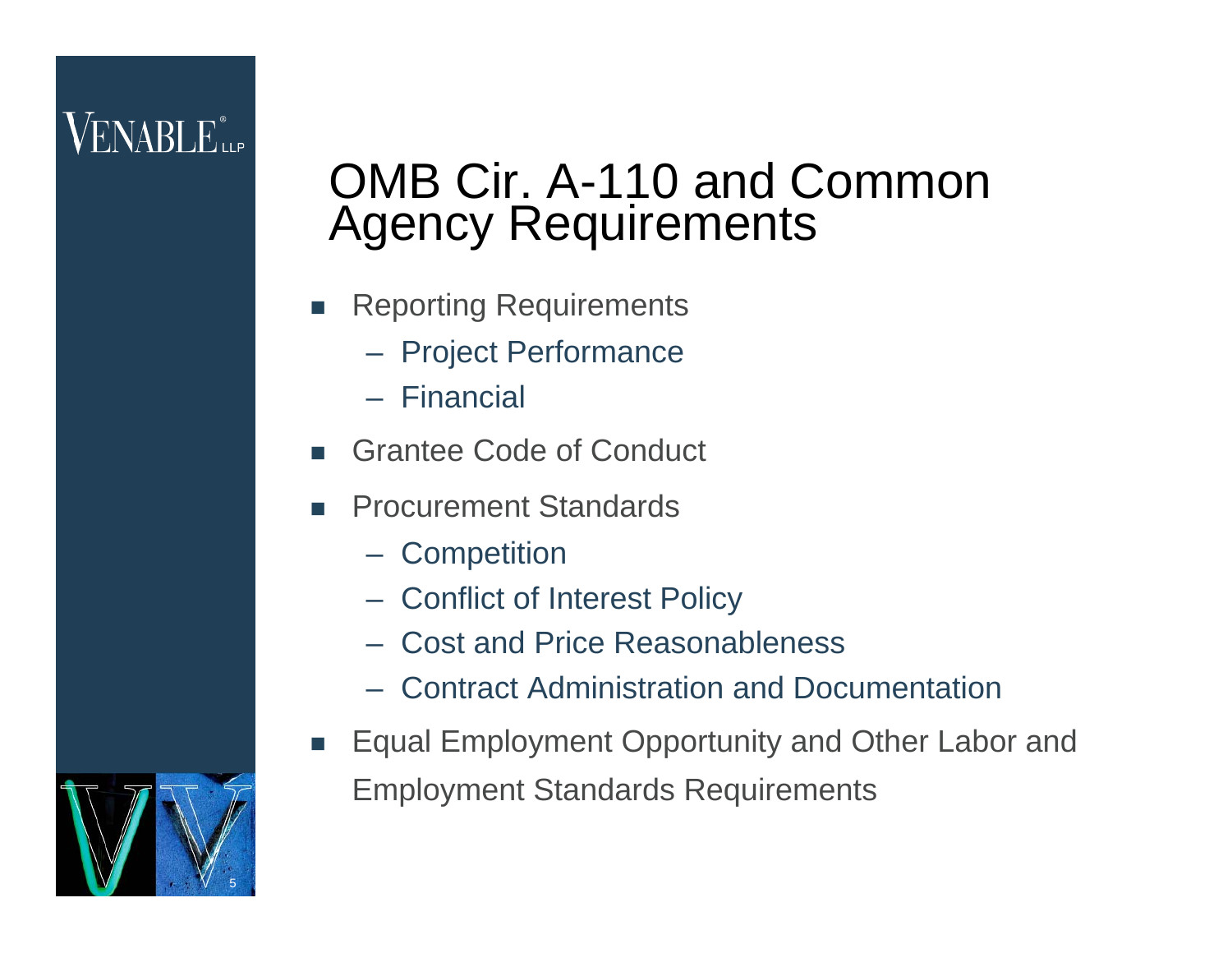#### OMB Cir. A-110 and Common Agency Requirements (Cont.)

- $\overline{\phantom{a}}$  Effective control over and accountability for all funds, property, and other assets
- F Comparison of outlays with budget amounts for each award
- $\mathbb{R}^n$  Written procedures to minimize the time elapsing between the transfer of funds to the recipient

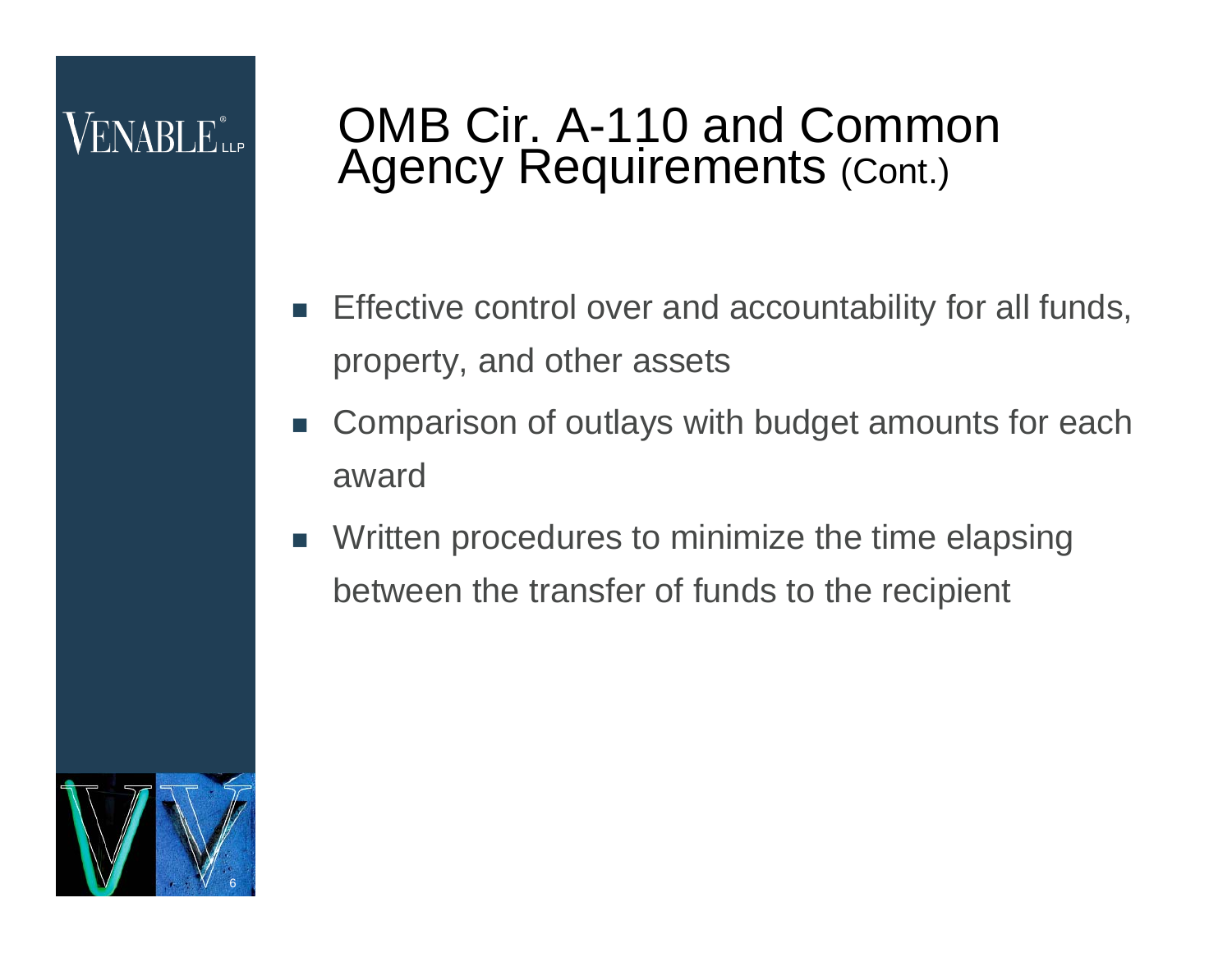#### OMB Cir. A-110 and Common Agency Requirements (Cont.)

- $\Box$  Written procedures for determining the reasonableness, allocability, and allowability of costs
- Accounting for and use of Program Income
- П Accounting records with supporting documentation

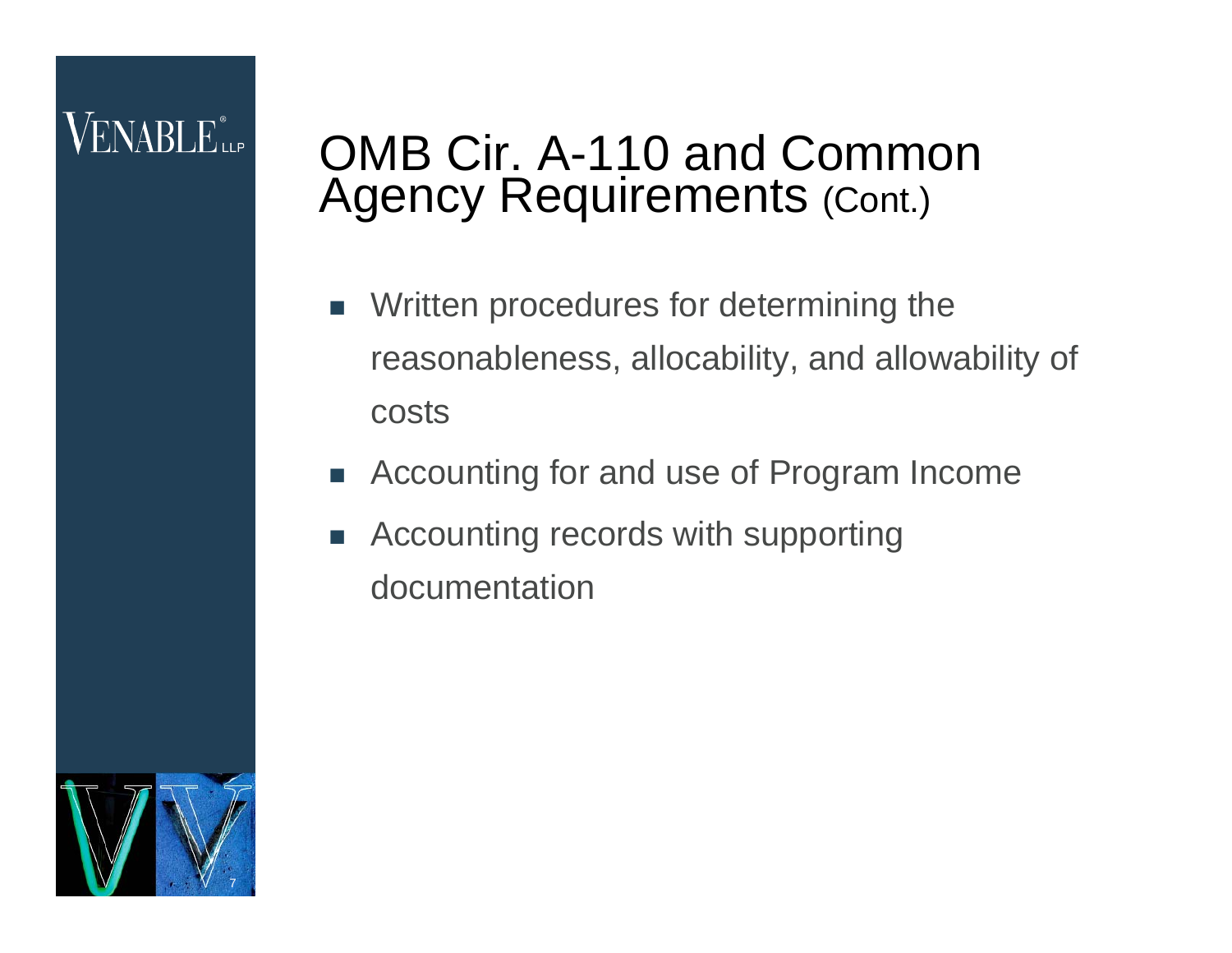## VENABLE"

#### OMB Cir. A-122 – Cost **Principles**

- $\overline{\phantom{a}}$  Costs expended with grant funds must be:
	- Reasonable in amount;
	- – Allocable to the purpose or object of the grant program; and,
	- Allowable under government cost principles
- $\mathcal{L}_{\mathcal{A}}$  Grant application budgets and financial reports are scrutinized for compliance with cost principles
- $\mathcal{L}^{\mathcal{A}}$  Compliance with Cost Principles is primary area of interest in audits

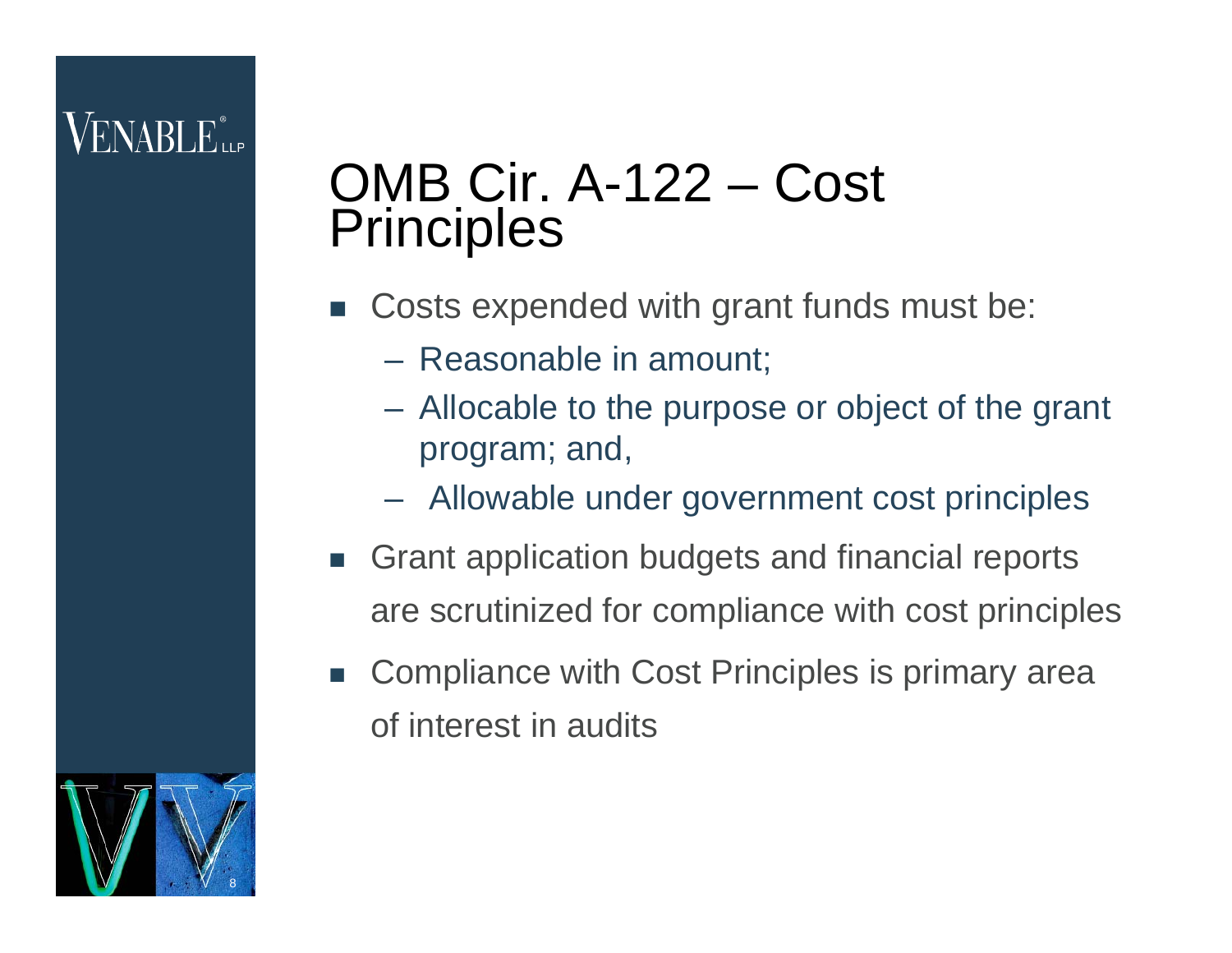# OMB Cir. A-122 – Cost Principles Areas of Concern

- П Indirect Costs (*aka* "Facilities and Administrative Costs")
- F Fee (Profit)
- L. Direct Costs (Examples)
	- Personnel Compensation
	- Advertising and Public Relations
	- Fundraising and Investment Management
	- Professional Services
	- Travel
	- Alcoholic Beverages

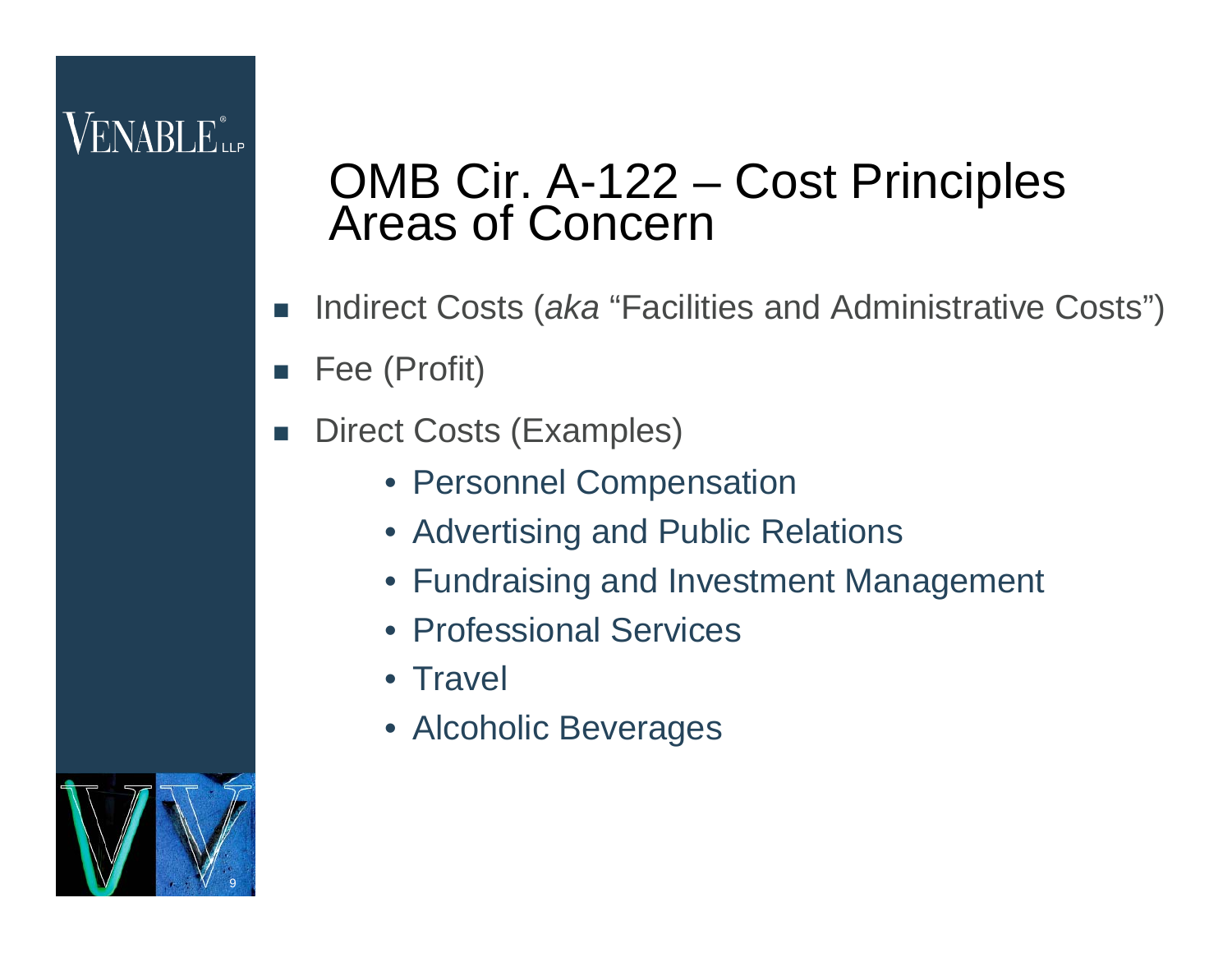## VENARI F

#### OMB Circular A-133 The Single Audit Act

- П Applicable to any grant recipient or subrecipient that expends more than \$500,000 in federal awards
- П When available, program-specific audits provide audit guidance, which must be complied with.
- m. Non-program-specific audits shall include, at a minimum:
	- A schedule of expenditures of Federal awards for the program;
	- Notes that describe the significant accounting policies used in preparing the schedule;
	- A summary schedule of prior audit findings; and
	- A corrective action plan.

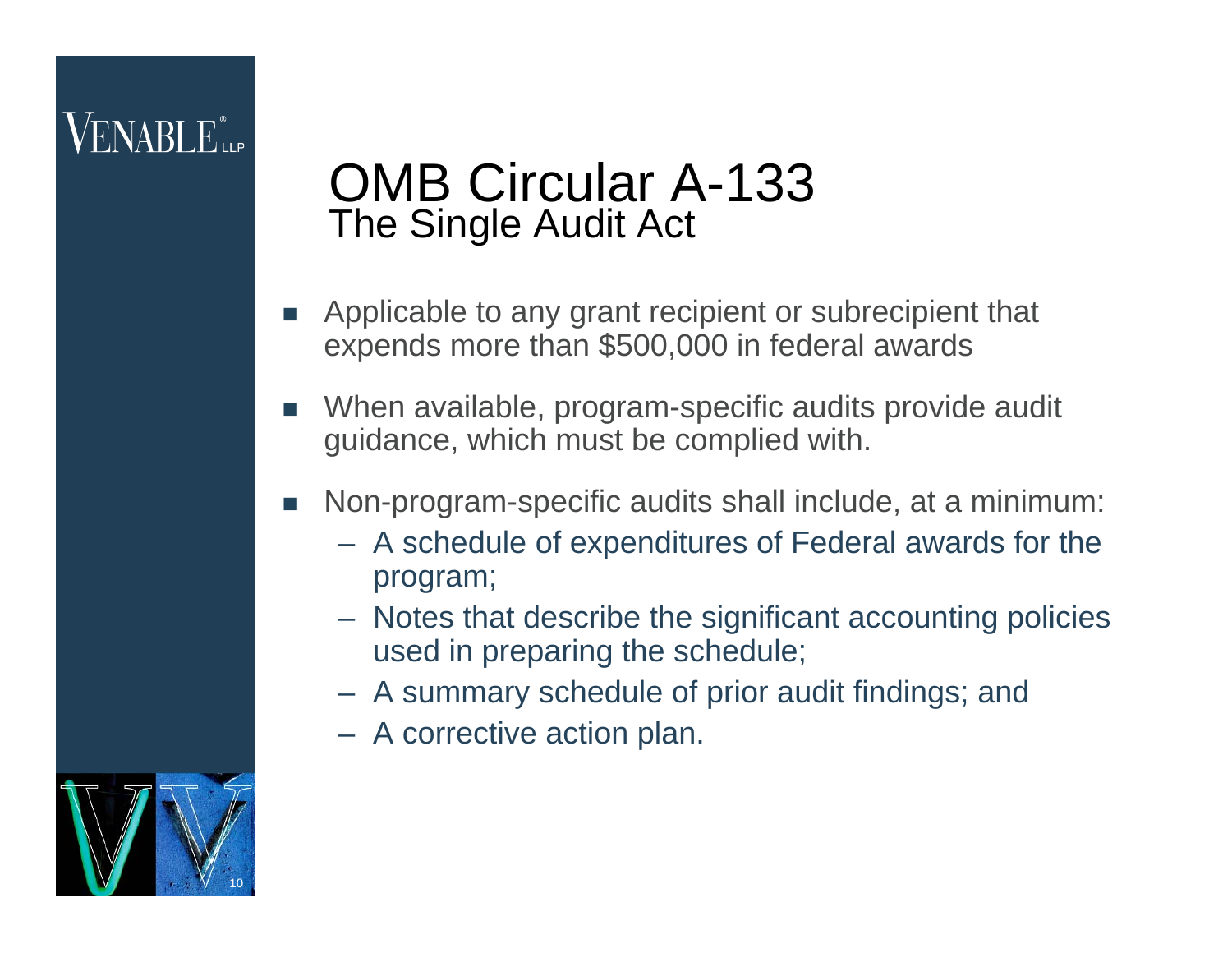#### **VENABLE** LLP

# Grant Compliance –<br>Approval Requirements

- F. Most Agencies require that Grant Recipients obtain prior written approval prior to making significant project changes, such as:
	- Transfer of the project effort
	- Change in objective or scope
	- Change in the amount or proportion of cost sharing reflected the grant award budget
	- Absence or change of Principal Investigator or other Key Personnel
	- Rearrangement/alterations from budget aggregating \$25,000 or more

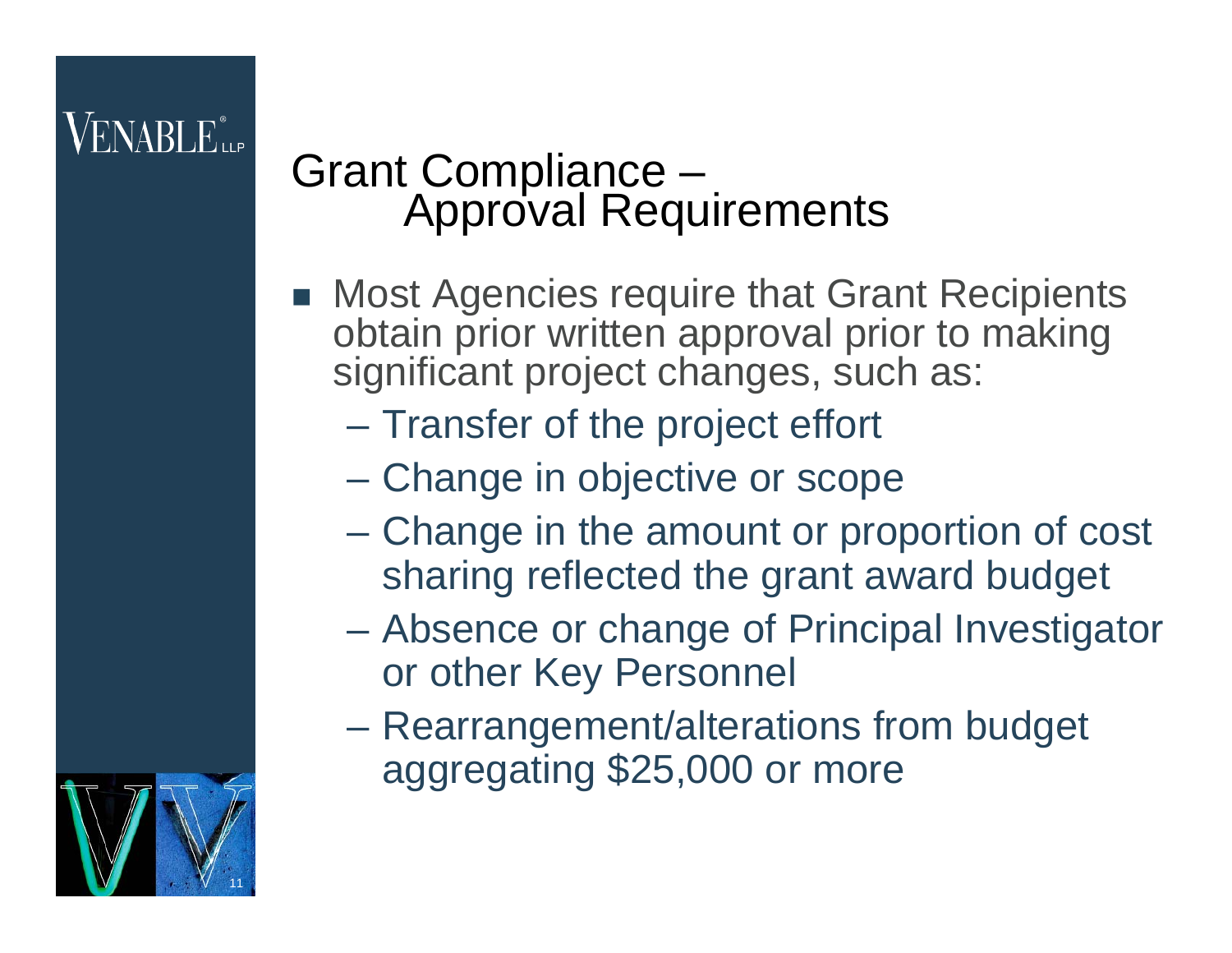### $\mathsf{V}\mathrm{ENARI}\,\mathrm{F}^\circ_{\text{\tiny{Hie}}}$

# Consequences of Noncompliance

- F Special oversight/review status
- **Administrative sanctions** 
	- Reduction in payments
	- Termination of Grant
- Suspension/debarment/exclusion
- $\overline{\phantom{a}}$ Corrective action plans
- $\mathcal{L}_{\mathcal{A}}$ Mandatory compliance plans
- $\sim$  Criminal and Civil Penalties
	- False Statements
	- Criminal and Civil False Claims

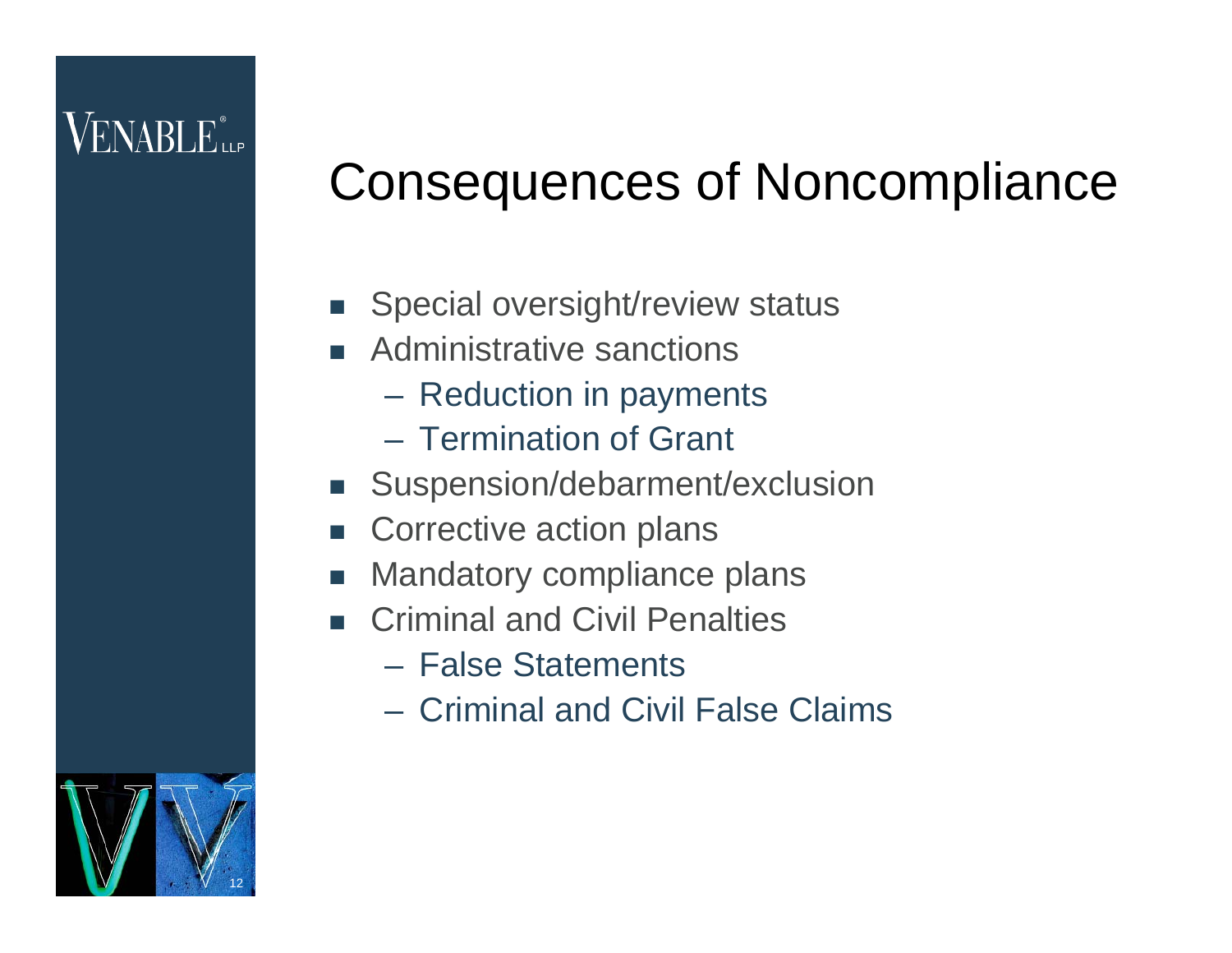#### $\rm VENABLE$  ilp

Grant Compliance – Most Common Offenses (National Science Foundation Study)

- F Theft/Embezzlement (31%)
- L. False or Fraudulent Statements (24%)
- П Miscellaneous/Other\* (20%)
- F False or Fraudulent Claims (13%)
- L. Conflicts of Interest (9%)
- $\overline{\mathbb{R}^n}$  Computer Fraud (3%)
	- \*Includes mail fraud, false identification insurance fraud, impersonating a Government officer, and copyright infringement.

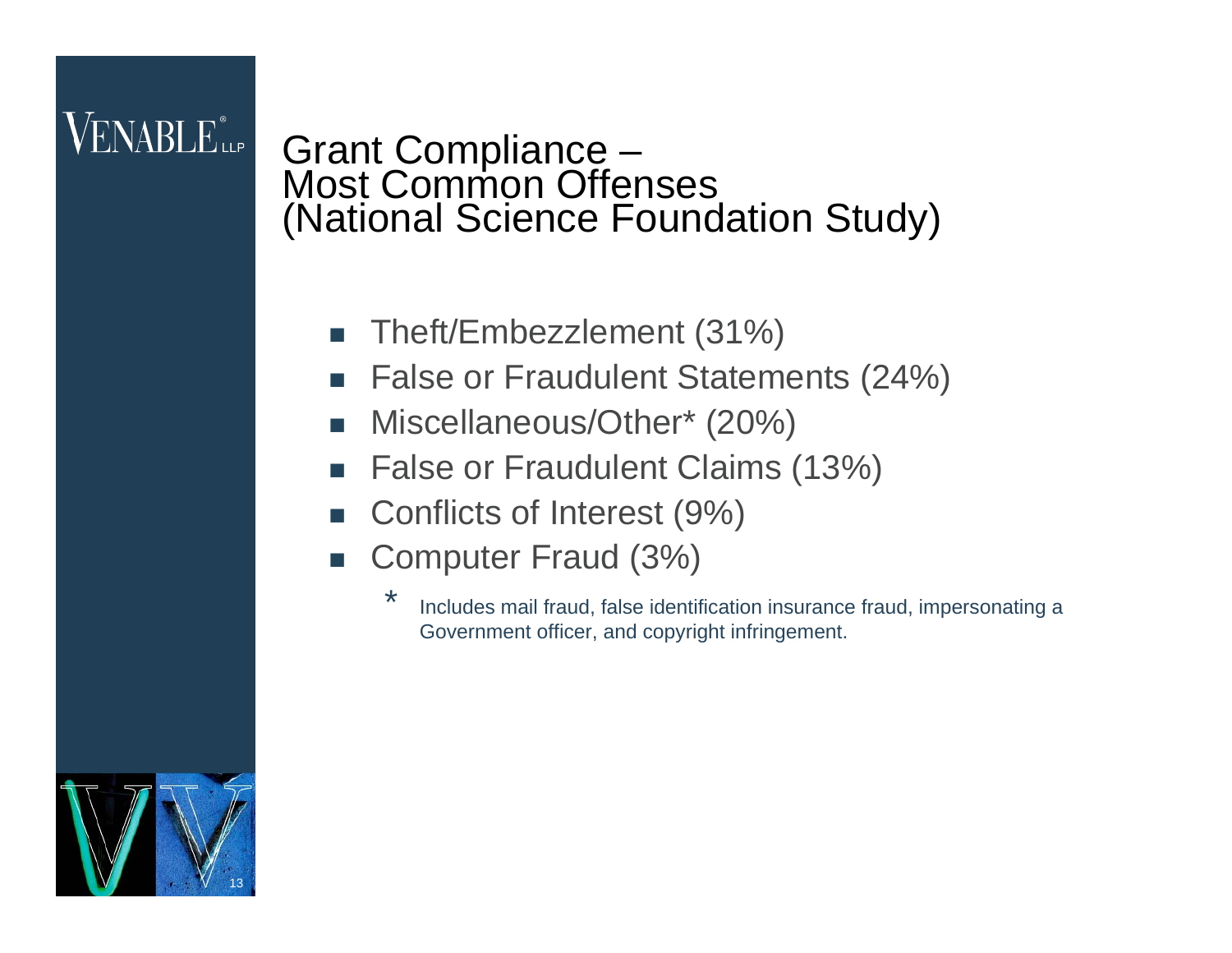#### $\sf{VENABLE}^*$

# Grant Compliance –<br>Most frequent adverse audit findings<br>(National Science Foundation Study):

- Policies and procedures inadequate or absent: 24%
- Lack of source documentation to support costs: 18%
- Inadequate system to track, manage, or account for costs and/or assets: 14%
- Unallowable costs: 7%
- Lack of proper approval, certification, or authorization: 6%
- Lack of subrecipient monitoring: 6%
- Inadequate or absent project or technical report: 6%
- Reconciliations inadequate or not performed: 4%
- Inadequate or absent financial report or proposal: 4%
- Costs claimed exceed amounts or rates allowed by award provisions or Federal regulations: 4%
- Lack of segregation of duties: 4%

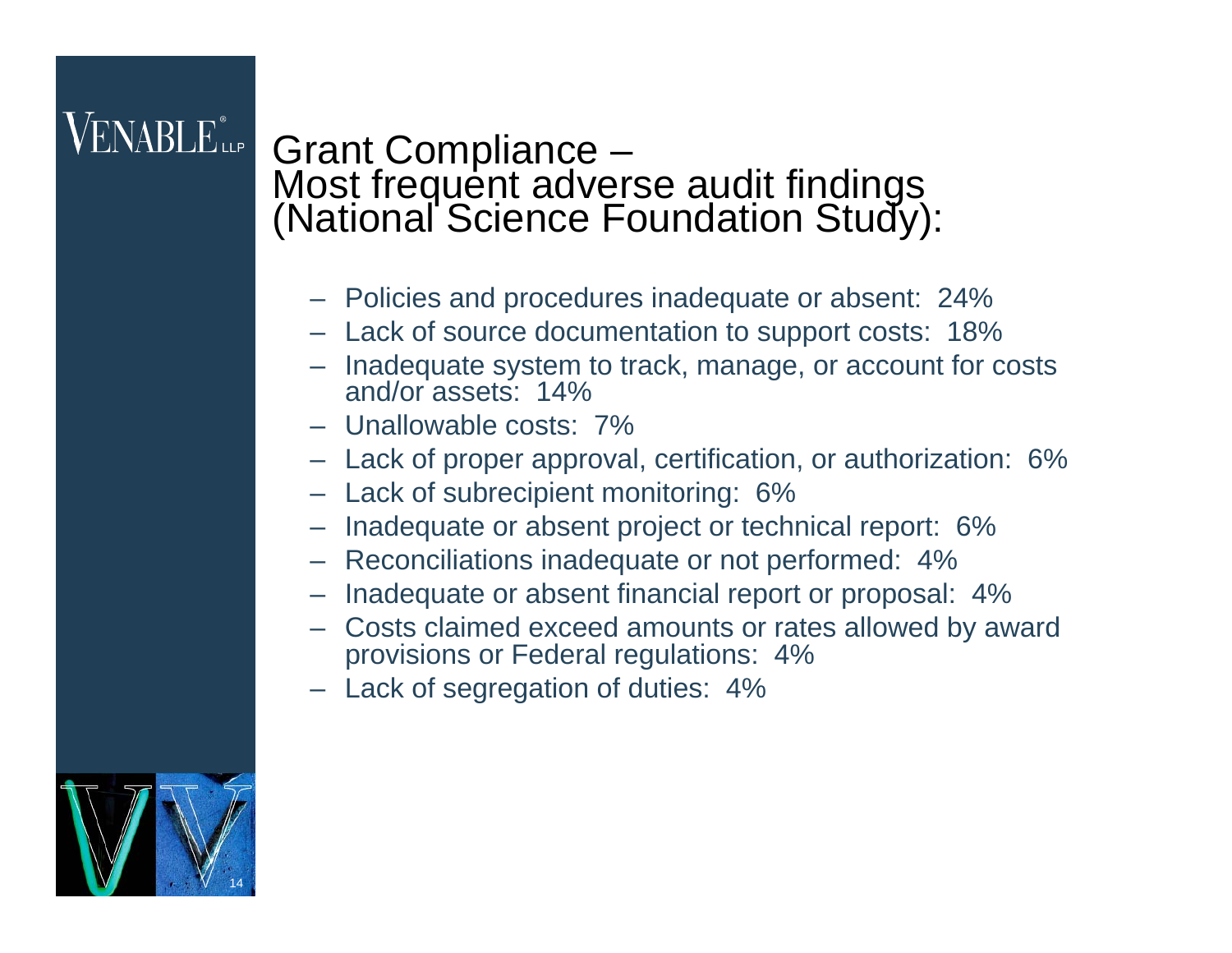15

# Common Sources of Compliance Problems

- L. Overly ambitious objectives in grant application
- $\mathbb{R}^3$  Failing to ensure that subrecipient and subcontractor agreements "flow-down" all required terms
- Failing to ensure that required reports are accurate and submitted on time
- $\mathcal{L}^{\mathcal{A}}$  Failing to obtain required Agency approvals of changes in grant program
- Failing to timely report problems affecting program or financial performance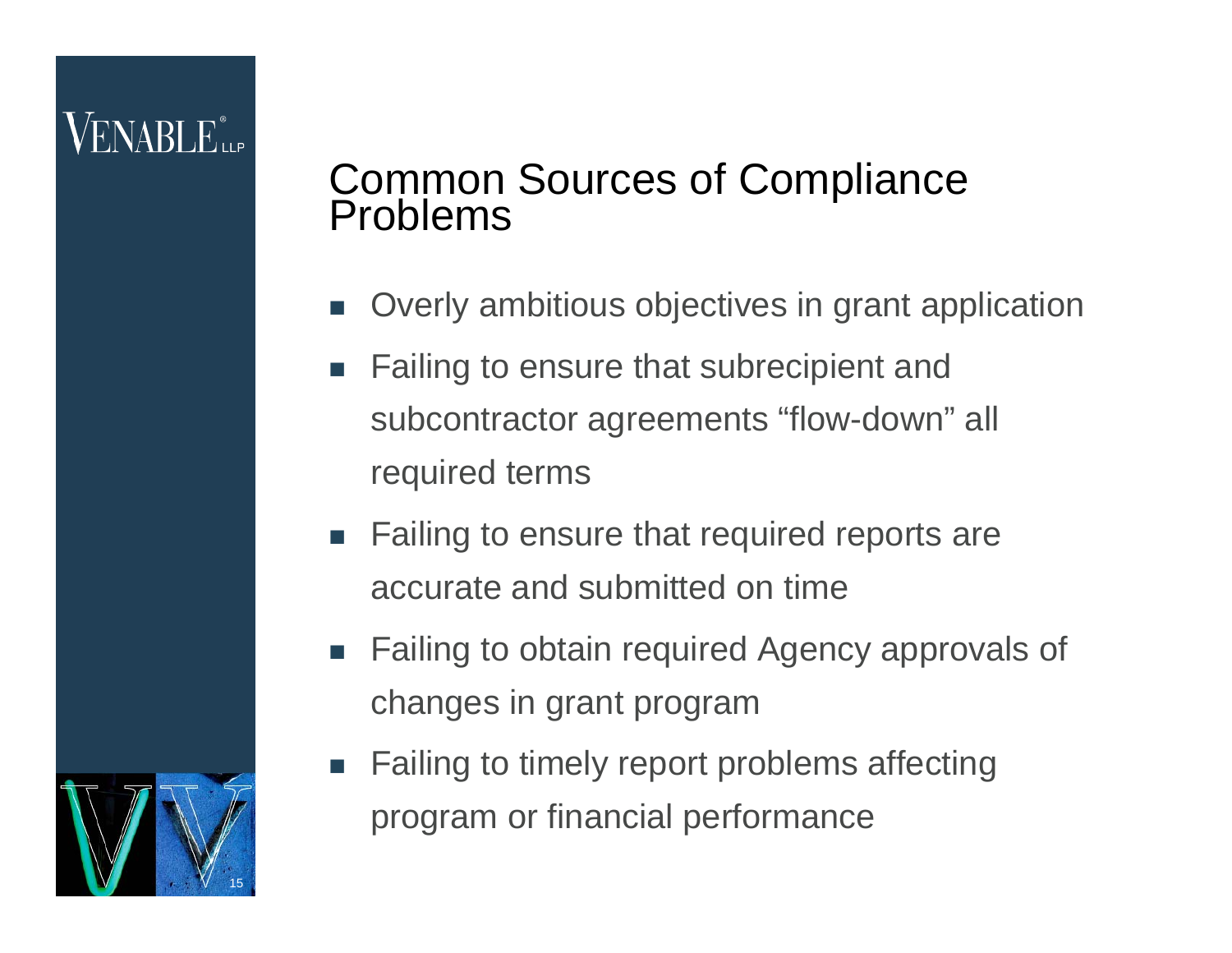# Grant Compliance – Risk Areas

- $\sim$ Adequate program documentation
- П Travel documentation
- П Cost-sharing
- П Records retention
- $\sim$ Separate financial administration for each award
- П Violations of institutional conflict of interest rules
- $\mathcal{L}^{\mathcal{L}}$ Sub-awardee monitoring
- П Residual funds – accounting and disposition
- $\sim 100$  Labor Charging (i.e., Timekeeping)
	- Direct v. Indirect
	- Allocation over Multiple Projects
	- Consistency with Approved Grant Budget

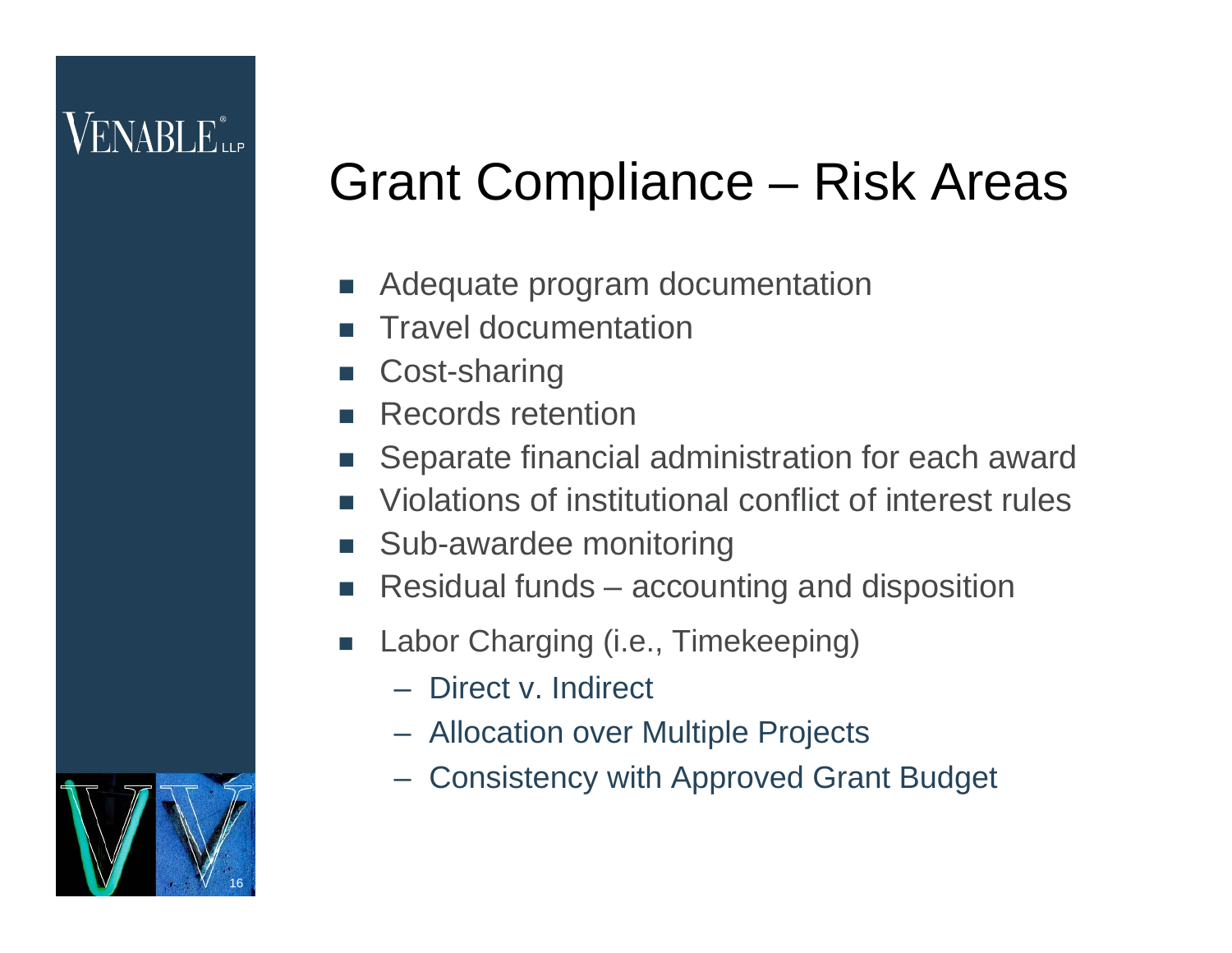#### Grant Compliance – Strategies

- F Organizational Policies and Procedures
	- Accounting/Purchasing/Code of Conduct policies tailored to Grant requirements and Organization
	- Training for Key Managers and Grant Management Personnel
	- Grant Closeout and Records Retention
- F Subawards and Subcontracts
	- Flow-down required and desired Requirements
	- Actively manage and monitor performance
- F Regular Review of Above Items

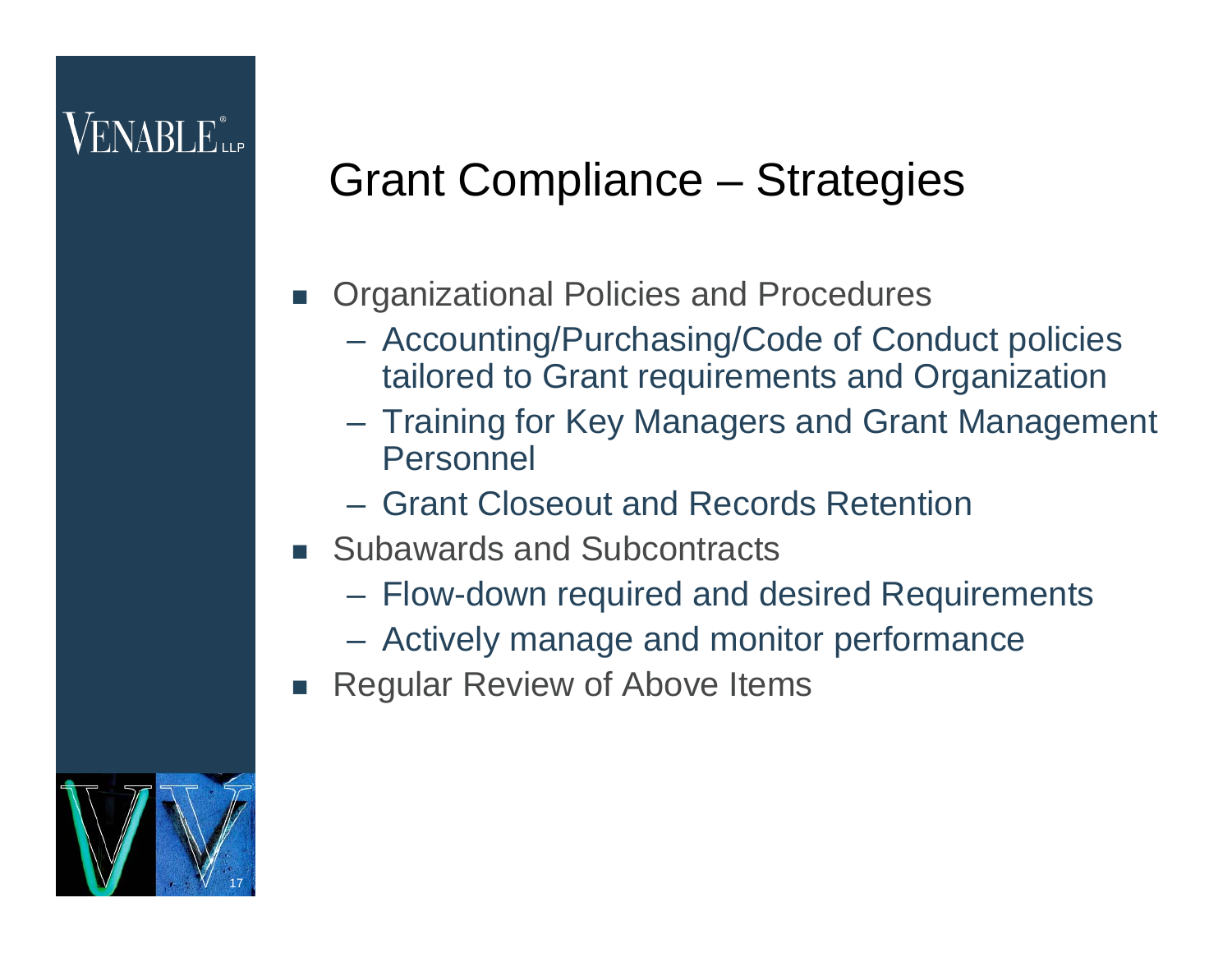

#### **Questions?**

#### ■ Comments?

#### $\blacksquare$  Thank you!